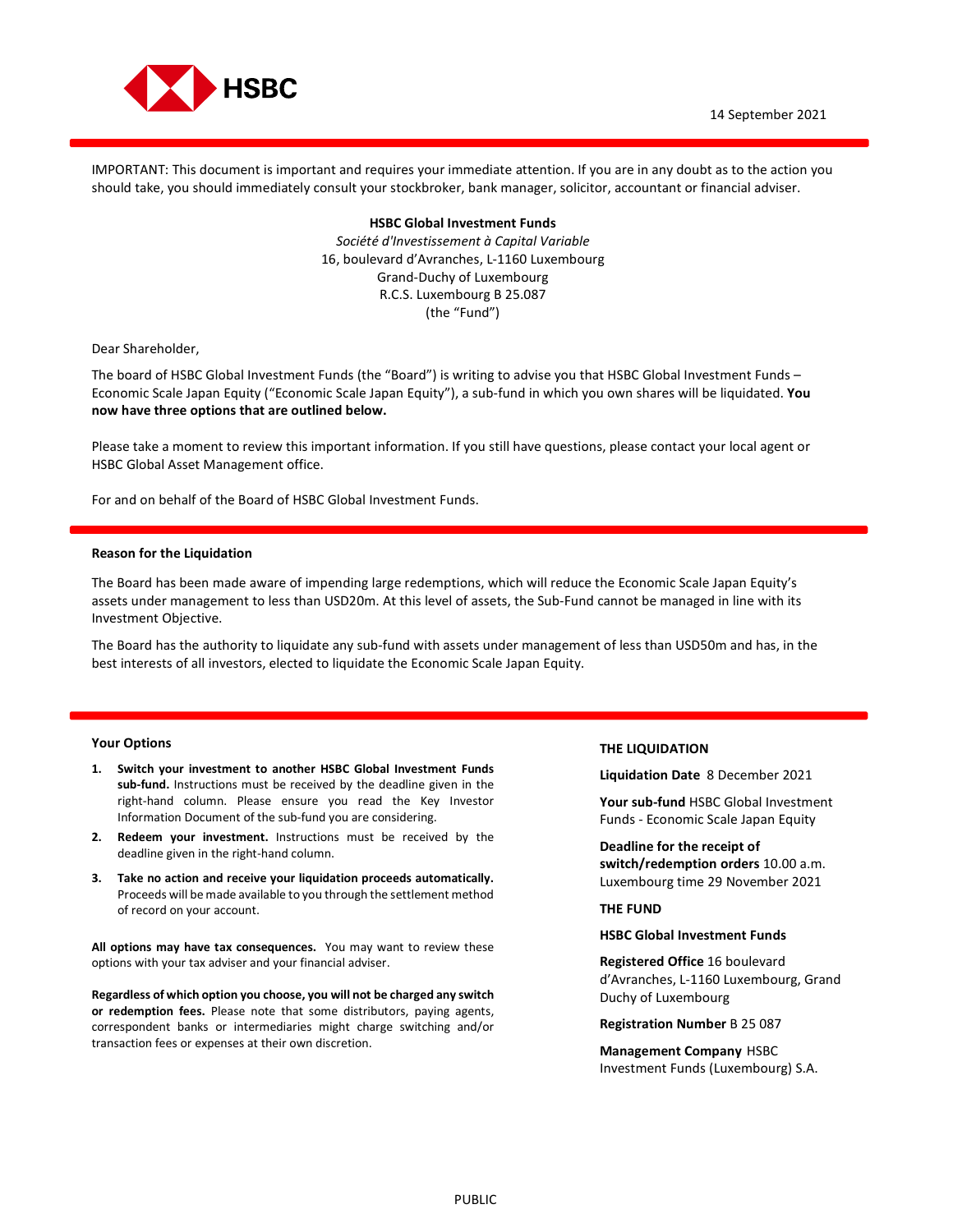## **Costs**

Please be informed that all legal and administrative costs in relation to this liquidation will be borne by HSBC Global Asset Management Limited and not Economic Scale Japan Equity.

Economic Scale Japan Equity will however incur the transaction costs associated with liquidating its assets. These transaction costs are estimated to be around 0.06% of assets under management, based on market conditions on 12 August 2021 and the Economic Scale Japan Equity's portfolio at that time. This estimate includes, for example, costs such as bid offer spread, brokerage and taxes on transactions. These costs are highly dependent upon market conditions and the portfolio of assets at the time of the liquidation, and may be higher or lower.

# **Key Dates**

10.00 a.m. Luxembourg time 29 November 2021



 8 December 2021 Liquidation occurs



14 December 2021

 Proceeds from the liquidation are distributed

period ends Redemption / switch

Economic Scale Japan Equity will not accept subscriptions from new investors with effect from the date of this notice. However, existing shareholders may continue to subscribe, redeem or switch into and out of Economic Scale Japan Equity until 10.00 a.m. on 29 November 2021.

In order to ensure an efficient liquidation Economic Scale Japan Equity may begin liquidating assets in the period leading up to the liquidation date. Liquidation of the remaining assets will take place on the liquidation date.

Should Economic Scale Japan Equity's assets under management reduce to a level where it can no longer pursue the investment objective and policy, all assets will be moved to cash and the annual management charge will be waived.

If you hold multicurrency positions in a specific share class, please contact your distributor or the Registrar and Transfer Agent of the Fund (HSBC Continental Europe, Luxembourg) before 10.00 a.m. Luxembourg time on 29 November 2021 to arrange the currency in which you would like to receive your liquidation proceeds. If no specific currency request is received, the liquidation proceeds will be paid to you in the reference currency of the share class.

All shareholders' shares of Economic Scale Japan Equity as at 8 December 2021 will be liquidated. Liquidation proceeds will be based on the net asset value of 8 December 2021 which will be calculated in accordance with the usual terms set out in the Prospectus.

Additional information, including the Key Investor Information Document, prospectus and most recent financial report are available by choosing your local website at www.global.assetmanagement.hsbc.com or from the registered office.